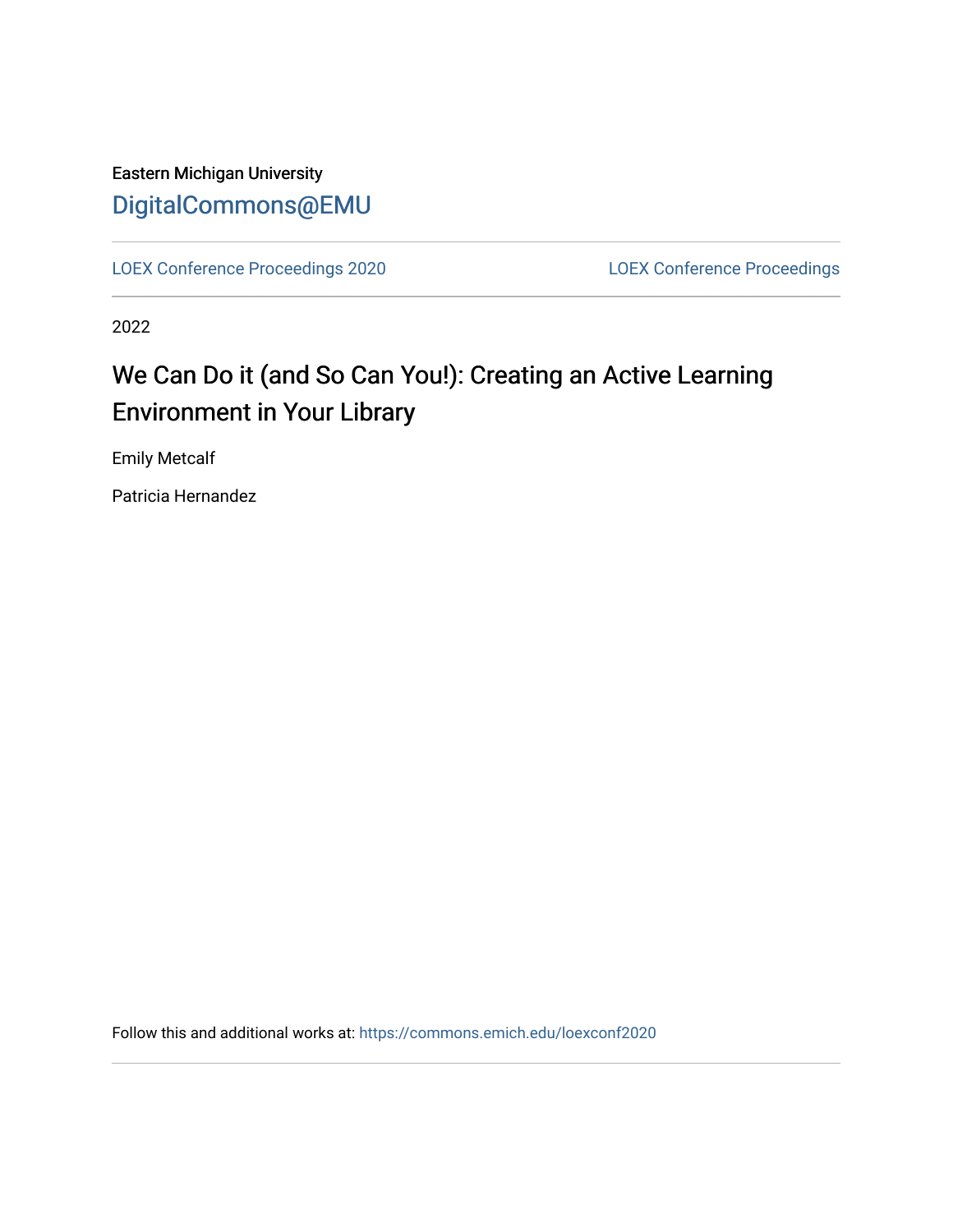# **WE CAN DO IT (AND SO CAN YOU!): CREATING AN ACTIVE LEARNING ENVIRONMENT IN YOUR LIBRARY**

### **EMILY METCALF AND PATRICIA HERNANDEZ**

#### **INTRODUCTION**

These proceedings detail the methods for fostering an active learning environment at the Mary and Jeff Bell Library (Bell Library) of Texas A&M University-Corpus Christi. In a diverse instruction environment, it was important to encourage library buyin, explore the varying degrees of active learning, extend efforts to spread active learning across campus, and develop ideas and plans for increasing active learning in the future.

#### **IN HOUSE EFFORTS**

#### **Student Training**

The library has a great deal of experience with active outreach approaches like scavenger hunts and escape rooms that aim to bring users together and develop library knowledge through play. These engagement ideas were adapted into a gamified approach for a student assistant orientation.

Student assistants were organized into small cross-departmental teams. Student assistants were organized into small crossdepartmental teams; this was done intentionally, as it prevented students from limiting their interactions to their hiring department, enabling them to develop a broader community throughout the library. The scavenger hunt took students throughout the library and exposed them to spaces and resources they may not have seen before and introduced them to friendly faces they could rely on later. Next, the students moved into the escape room. Here they were encouraged to communicate effectively and openly while engaging with tasks that ensured their familiarity with the library's website and online resources, library policies, and the Library of Congress classification system.

Feedback was overwhelmingly positive, with even reticent student assistants expressing their appreciation of the new approach. Supervisors were also happy with the results, as student assistants were now more aware of the different areas and resources the library has to offer. The success of these efforts further established the importance and effectiveness of active learning.

#### **Sizzles and Fizzles**

Primary job functions, liaison assignments, and reference duties all compete for a librarian's attention, leaving instruction as neither a priority nor a cohesive program. To remedy the absence of professional instructional development, Bell Library instructors were asked to attend a meeting at the end of the Fall 2018 semester, bringing two instruction experiences to share: one high point in their semester of teaching (a "sizzle") and one experience where things did not go as planned (a "fizzle").

Each librarian shared their fizzles first, allowing for time in between testimonies to ask questions, suggest improvements, and commiserate by sharing similar experiences. As this was the librarians' first real glimpse into each other's instruction practices, some participants may have felt hesitant to reveal what could be viewed as failures or mistakes. However, at Bell Library the fizzles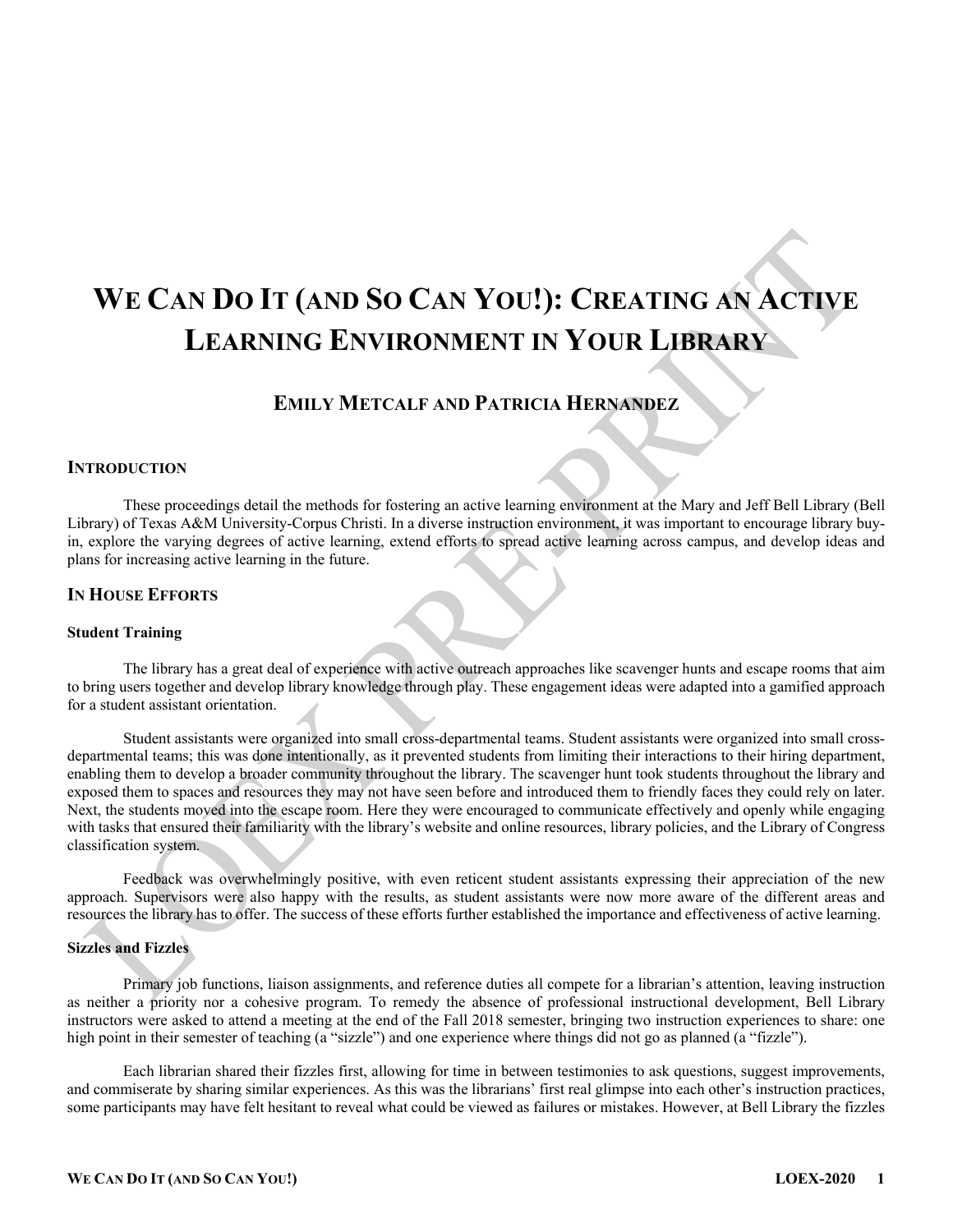portion of this conversation became something not just revelatory, but cathartic. In addition to a sense of release, sharing fizzles allowed librarians to solicit feedback on ideas and activities.

To end the meeting on a high note, each librarian shared their sizzles. Though less emotional than the fizzles, librarians gained valuable insight into each other's practices and left the meeting with new ideas to try in their own classes.

Despite only meeting once a semester, the sizzles and fizzles meeting has reframed the way librarians think about their classroom experiences. Librarians even reach out to one another now throughout the semester, saying they had a fizzle or a sizzle of a class. Though a small shift, the common language and the anticipation of sharing experiences has brought an important cohesion to the instruction program.

#### **Instruction Retreats**

In addition to semesterly meetings, instructing librarians meet over the summer for an instruction retreat. These retreats provide a catered lunch and take place over four hours in the library conference room. There, the librarians spend time learning about a concept to improve their instruction practice and spend the rest of the retreat practicing the new skill or concept.

During one retreat on active learning, the Instructional Services Librarian gave a presentation about the benefits of active learning and shared some techniques she has incorporated into her instruction. Two other librarians provided additional examples of learning activities, demonstrating the different levels of development and in-class run time. Crowdsourcing active learning examples in this way demonstrated to the librarians that active learning was not a new concept, but rather one that had been practiced inside of the library for years.

Once librarians had an understanding of what active learning could look like, they were asked to create objective-based learning activities. The librarians split into groups of three and spent three 15-minute rounds brainstorming activity ideas for different objectives. The objectives included "Students can discern opinion from fact," "Students understand the differences between a Google search and a search through library resources," and "Students understand what initial steps to take once they have a topic or research question." By the end of 45 minutes, each group had worked on every objective and created an outline of a learning activity. The last hour of the retreat was spent sharing and discussing what activities or ideas had been developed for the three objectives.

The benefits of this type of rapid prototyping included reaffirming a commitment to objective-based design, nonjudgmental fast-paced brainstorming, and a chance to work with fellow librarians to design activities.

#### **Varying Degrees of Active Learning**

As made evident during the retreat, active learning can be incorporated into instruction by varying degrees. Escape rooms are an excellent approach to instruction, but can also be extremely demanding. Libraries often face limitations on staff and time, making it difficult to develop such an activity. However, there are several active learning approaches that demand little time, while having a big impact on student learning.

One example is think-pair-share. This activity involves the instructor posing a question, giving participants a moment to think, asking participants to pair up to discuss the question, and finally coming back together to share what they discussed. Activities involving partners or small groups also help alleviate some of the hesitancy to interact in library sessions.

Another degree of active learning involves having students physically engage to demonstrate a concept. For example, to demonstrate the use of Boolean operators, a library instructor may ask students a simple question like, "Stand if you are attending this library session." Next the instructor would introduce the "and" operator and ask, "Stand if you are currently attending this library session and wearing glasses." Through this physical demonstration, the effect of "and" on results is apparent.

When doing a more physical activity it is important to consider incorporating accommodations as necessary. Prior to developing a physically engaging activity, the library instructor should either speak with the professor or develop the activity with alternatives in mind, like students raising hands instead of standing.

There are also many digital tools available for active learning in the classroom, but librarians at Bell Library tend to keep their active learning approaches low-tech. This prevents assumption of technology access and conserves librarian time and energy. A hand raised can be just as effective as an online poll.

#### **OUTSIDE OF THE LIBRARY**

#### **Active Learning on the Go**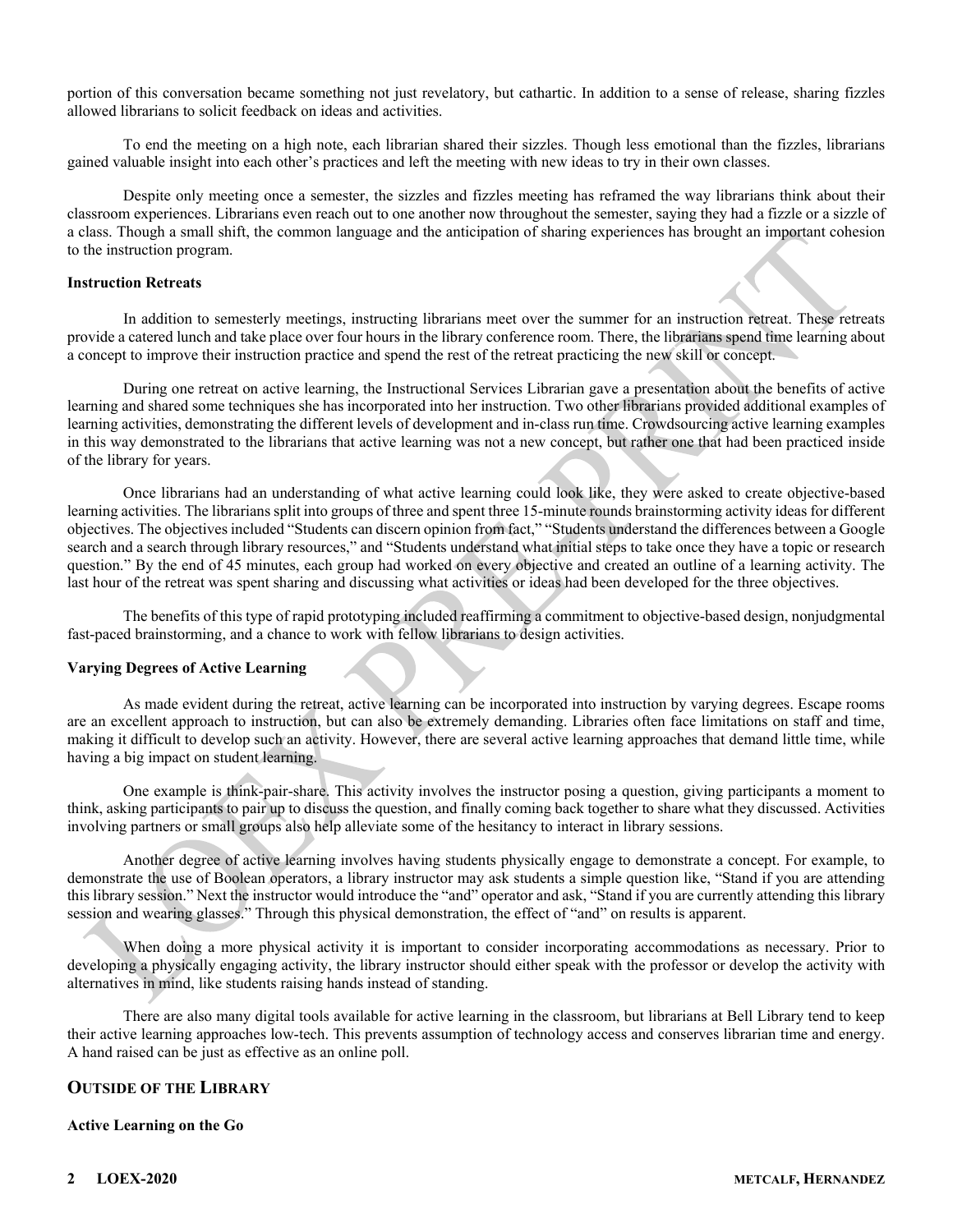Bell Library's librarians are often asked to be present at tabling events, such as orientations and research symposiums. As librarians are increasingly spread thin across various job duties, they turned a critical eye to these tabling events—was just being present really an effective use of their time?

Still wanting to participate in these events, the librarians took the time to transform tabling events into moments for active learning. Students would still visit the table, meet a librarian, and walk away with swag, but the librarian would have had the opportunity to insert information literacy learning into the interaction.

Two primary activities have been developed for tabling events so far. The first is an adaptation of an activity originally created for a classroom setting, referred to as "The Article Game." The goal of the game, in both the classroom and at a tabling event, is for students to critically examine a variety of article types and determine which article is appropriate for a provided scenario. At the tabling event, this involves using a spinning wheel, such as those on game shows like Wheel of Fortune, with a scenario written on each panel of the wheel. Visitors spin the wheel to determine the scenario prompting a search for information. They then choose an appropriate source from the articles on the table. Whether the visitors choose an appropriate source or not, it is an opportunity for the librarians to engage in a conversation about information relevance, credibility, and critically examining information need.

The second activity developed for tabling events focuses on shifting students away from topic-oriented research to questionoriented research. Visitors select a slip of paper from each of the three containers before them. Each slip of paper has a word or phrase on it like "women" or "comic books," and visitors are asked to create a research question using at least two of the three selected words. This allows the librarian staffing the table to facilitate a conversation about suitable research questions and why starting with a research question rather than a broad topic is helpful when beginning a research project.

Utilizing tabling events in this way does require a few things that a meet-and-greet tabling event does not. Firstly, it requires a librarian who is comfortable engaging with a large number of students and secure enough in their knowledge of the content to have conversations about the information literacy concepts addressed in the activities.

Secondly, these situations involve time. It takes time to develop these activities and it takes much more time to run them than it does to simply say "hello" and pass out swag.

Finally, these games do require some materials, but that should not be a barrier for instruction programs without a budget. Rather than using a physical spinning wheel, a laptop with a digital spinning wheel would work just as well. If an instruction program has no containers, Tupperware would work. These games are intended to be adaptable, and that adaptability includes effectively dealing with budget limitations.

#### **Find Your Champion**

Librarians at Bell Library enjoy utilizing learning activities, but not all professors are willing to dedicate time to them in their 50-minute library session. Rather than tackling individual professors each time they want to try out a new activity, librarians at Bell Library have found it more effective to concentrate their efforts on one or two professors who have demonstrated an interest in active learning and objective based design. These professors, or champions, are often found in the First-Year Learning Communities Program where professors are not tenure-track and they teach classes that are intended to help students develop their skills as college students before they enter upper level courses.

One professor in particular has been extremely willing to collaborate with librarians. Initially interested in having her students learn how to identify scholarly articles, she was open to incorporating another objective put forward by a librarian: identifying information need. One half hour brainstorming meeting resulted in "The Article Game" that eventually turned into the tabling event activity mentioned above. Since developing this activity together, she and several librarians have had additional meetings to develop other activities for different learning objectives.

Having one active learning champion has given Bell Library more than just a collaborating partner, it has helped to create an arsenal of successfully implemented activities. Now when professors express an interest in teaching a certain concept, librarians can point to an already-developed activity as well as positive reviews from students and faculty members, making for a much more effective argument. Some faculty members have even asked for activity materials so they can play the game with their students in their own time. While this prevents librarians from leading the conversations, it does mean information literacy concepts are integrated into the classroom.

#### **MOVING FORWARD**

#### **Flipped Classroom**